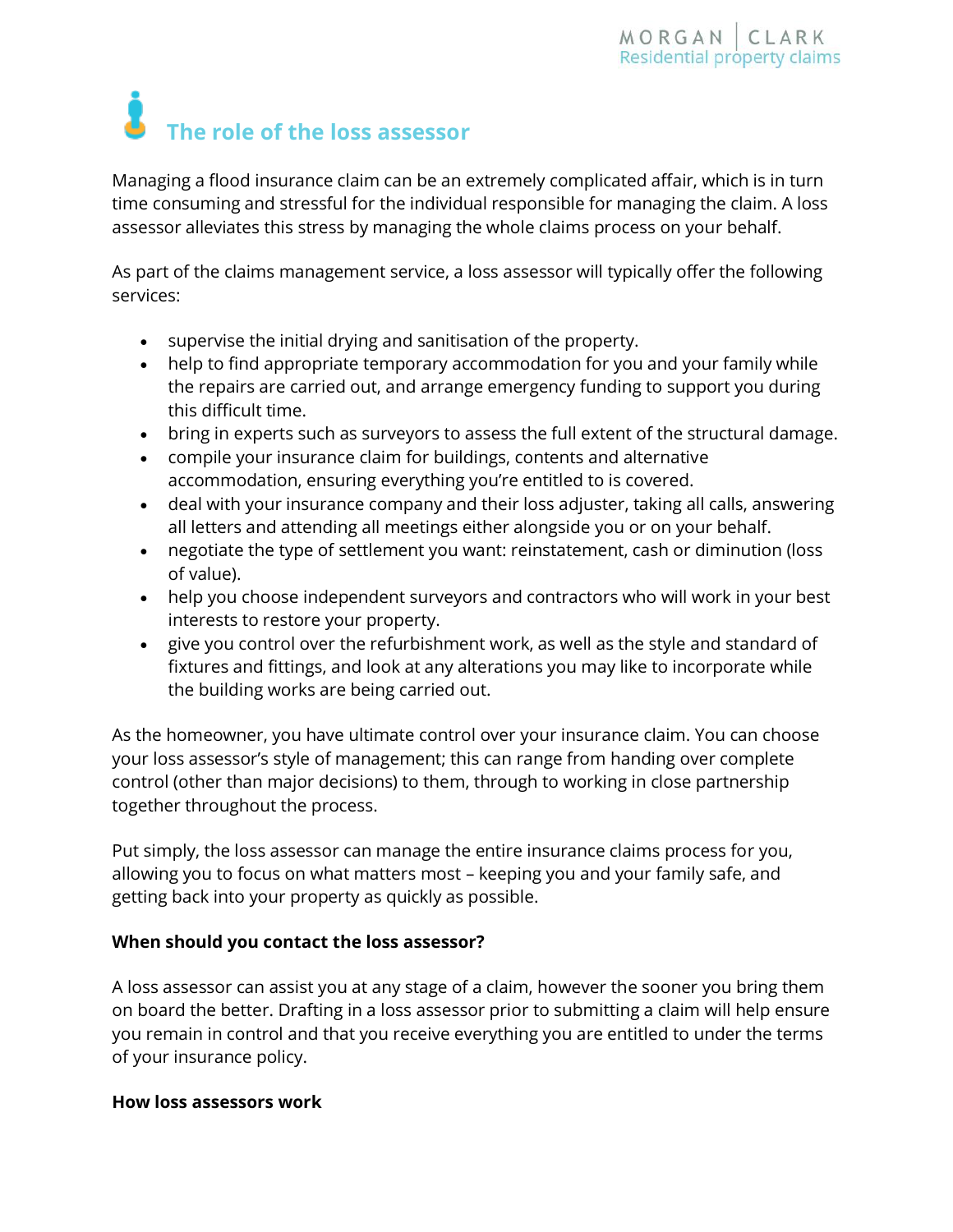Loss assessors will liaise with your insurance company and all other involved parties on your behalf, including brokers, surveyors, contractors, solicitors, loss adjusters etc. This means that every aspect of your claim will be managed by the loss assessor, from putting in the initial claim, to when you move back into your property.

## **Don't I need an adjuster?**

There is a lot of confusion about the difference between loss adjusters and loss assessors. Whilst the two may sound similar, their roles in the insurance claim process are very different.

- Loss adjusters work for the insurance company. They are appointed and paid by the insurance company to 'adjust' the claim presented by you or your loss assessor.
- Loss assessors work for you, the policyholder. They are independent professionals who are employed by you to protect your interests and ensure you receive the very best settlement under the terms of your insurance policy.

#### **Loss assessor fees**

Depending which loss assessing firm you use, there is usually a degree of flexibility with regard to how you manage your claim. The most common scenarios are as follows:

1. The firm will assign you a loss assessor, chartered surveyor, contents specialist and builder. There is typically no fee for this arrangement.

2. Alternatively, you may prefer to use your own builder, in which case the firm will work with them to guide them through the claim process. You'll still be assigned a loss assessor, chartered surveyor and contents specialist, but by using your own builder you'll likely incur a small fee.

#### **Choosing a loss assessor**

With an abundance of loss assessors out there it can seem difficult to know which one to choose. Here is a list of questions to consider carefully when hiring a loss assessing company:

- How reputable are they? Check when the company was established, and in turn the level of experience the company has in handling residential claims like yours.
- Are they fully authorised? Legally, a loss assessor must be fully 'Authorised' by the Financial Conduct Authority (FCA). This means they have met the stringent standards required to manage an insurance claim on behalf of a policyholder. You can check whether a firm is authorised by visiting http://www.fsa.gov.uk/register/home.do